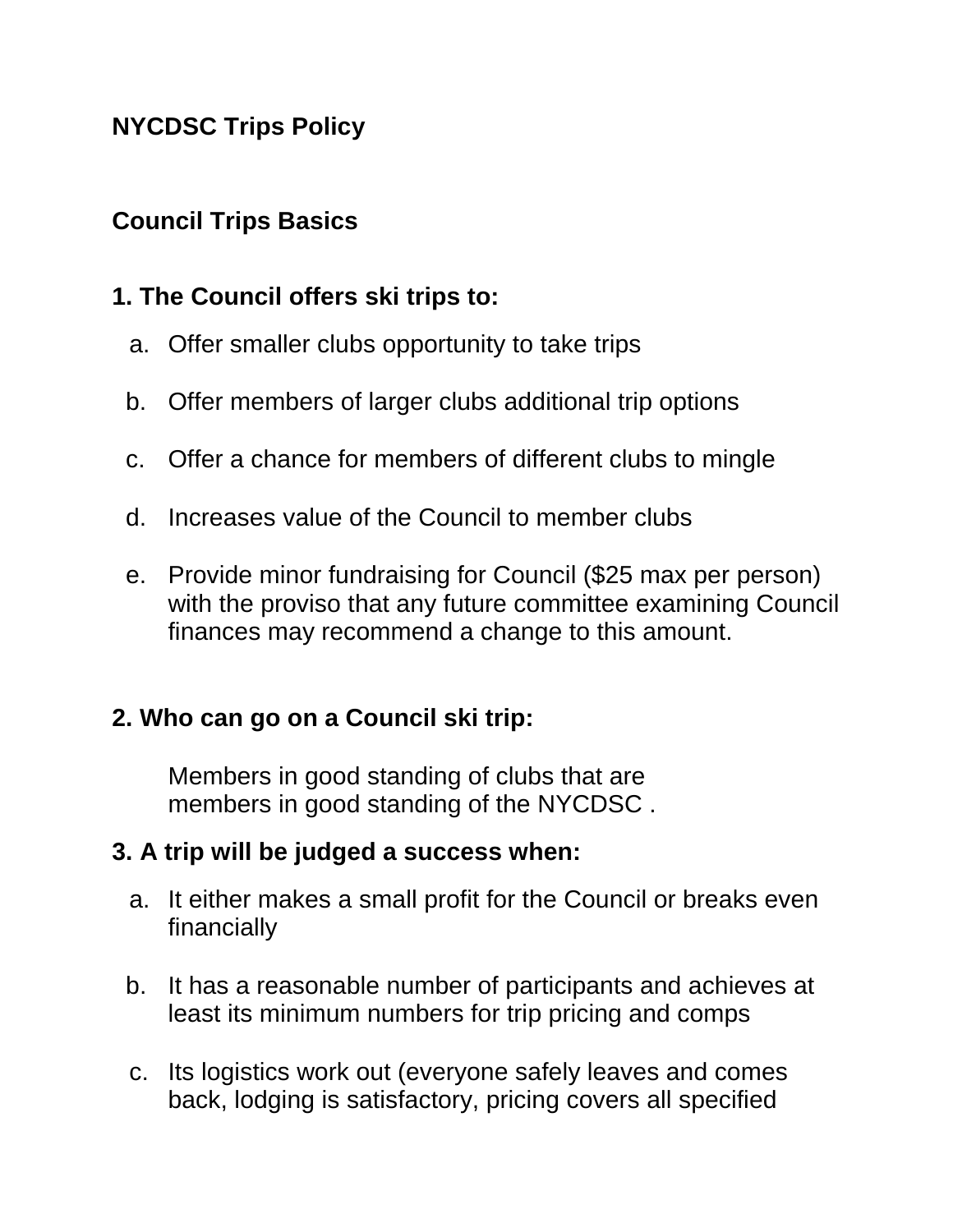costs, etc.) with minimal issues/problems before/during/after the trip

d. Trip participants have a good time

### **Council Trips – Specific Policies**

#### **1. Trips Development and Planning**

- a. In January the VP of Skiing will canvas the Council Board/Reps for trips suggestions.
- b. At the February Council meeting the VP of Skiing, in consultation with the President will present the results of the canvas to the Board for a recommendation in picking the location of the next trip.

### **2. Trip Proposals and Booking**

- a. By the March Council Meeting the VP of Skiing will have requested a minimum of 3 proposals from different vendors.
- b. By the April Meeting the VP of Skiing, in consultation with the President, will present the best 3 bid proposals received to the Council Board for them to evaluate and discuss. The Board may offer its non-binding sense of which proposal is preferred.
- c. By May, a contract will be signed upon agreement of the President and the VP of Skiing. 1 of the 3 proposals brought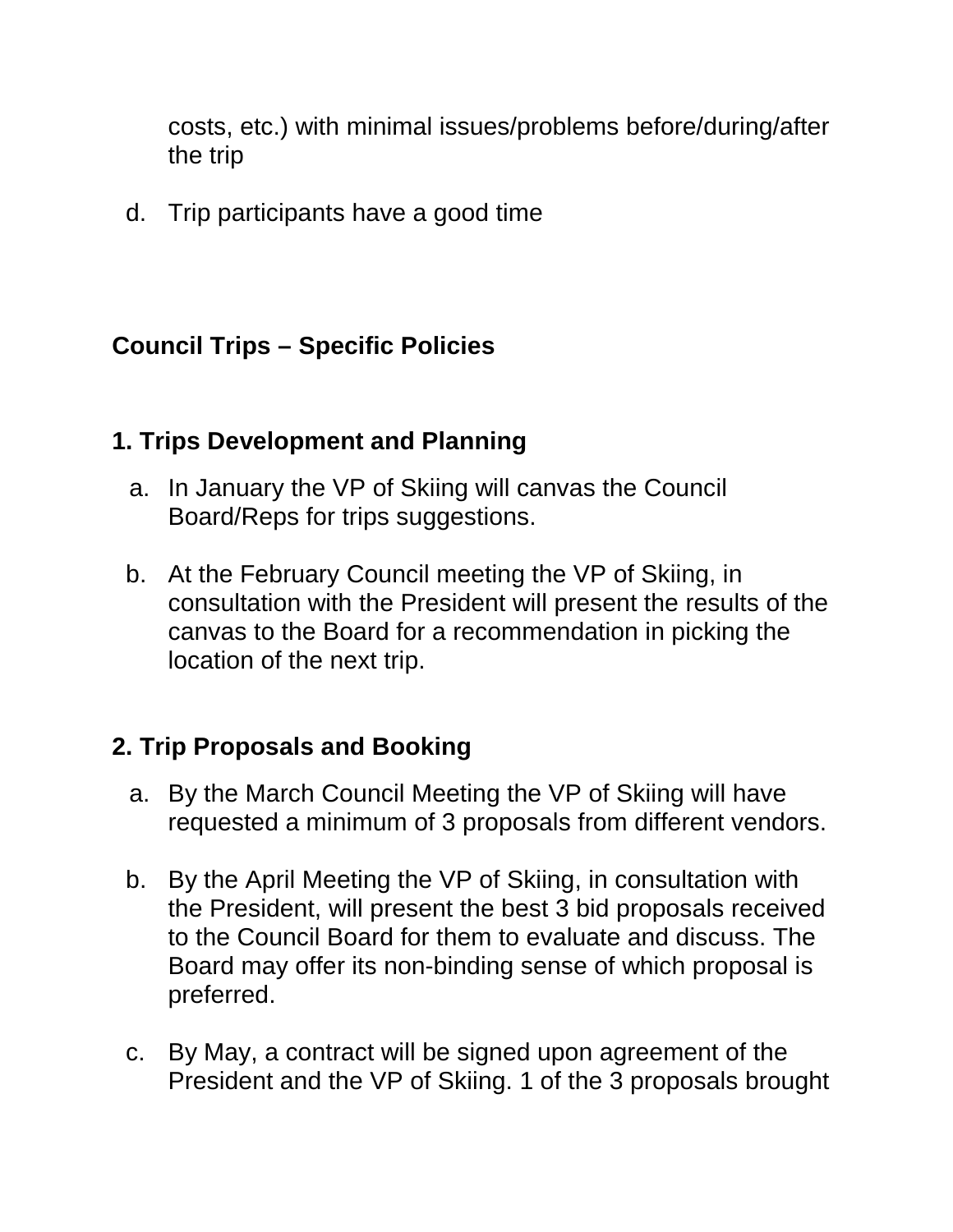before the board and discussed in April will be chosen.

# **3. Developing a Budget for the Trip**

- a. The budget will be set upon agreement of the President, VP of Skiing and the Treasurer.
- b. This budget will include the fundraising limits noted in "Council Trips Basics #1-e" above.
- c. After evaluating all costs associated with the trip, the price per person will be determined by the President, VP of Skiing and the Treasurer and will notify all clubs by July 1.

# **4. Publicizing the Trip**

- a. The trip will be publicized on the Council's website.
- b. The trip information will be e-mailed to all clubs/reps, who will share it with their memberships.

## **5. Selecting A Trip Leader**

- a. The Trip Leader will be someone who is going on the trip.
- b. The trip leader will be a member in good standing of a club in good standing with the Council.
- c. The trip leader will be approved by the Council Board of Directors.

## **6. Trip Leader Responsibilities**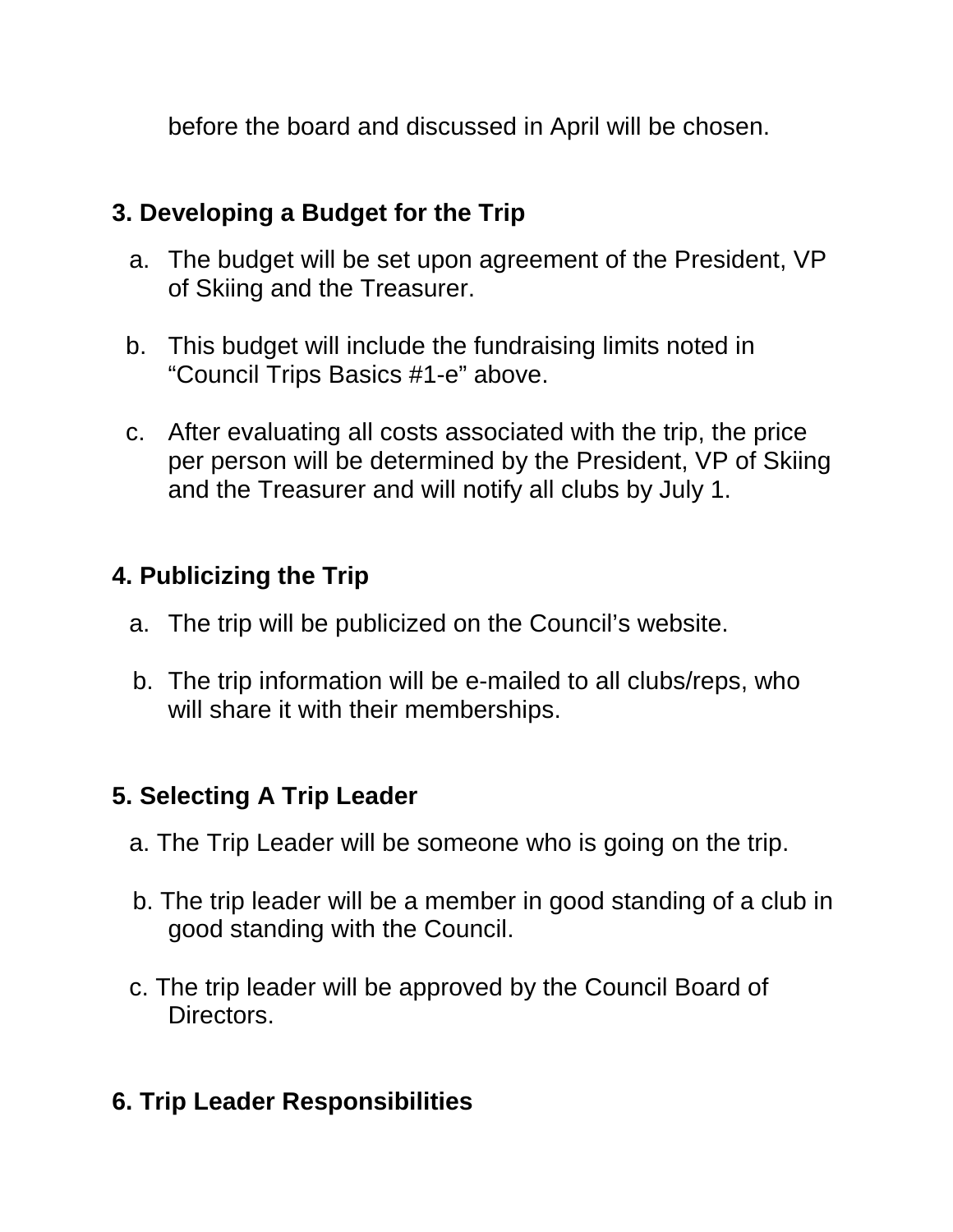- a. The Trip Leader will be responsible for collecting all registration forms and monies.
- b. The Trip Leader will forward all trip monies collected to the Treasurer.
- c. The Trip Leader will be responsible for making sure that all payments are made to the vendor as per the contract.
- d. The Trip Leader will handle all communications with the vendor.
- e. The Trip Leader will regularly keep the VP of Skiing and the Council apprised of trip status.

### **7. Cancellation Policy**

- a. There will be a non-refundable deposit charged to each participant of \$50 for weekend trips and \$100 for week-long trips.
- b. Anything beyond the non-refundable deposit will be refunded to the extent that the Council is able to recover the funds already paid out for the trip.
- c. Any refund will be paid out after the trip is sold out or the trip returns.
- d. In the event that the Council has to cancel the trip, all monies paid by the participant to the Council will be refunded in full.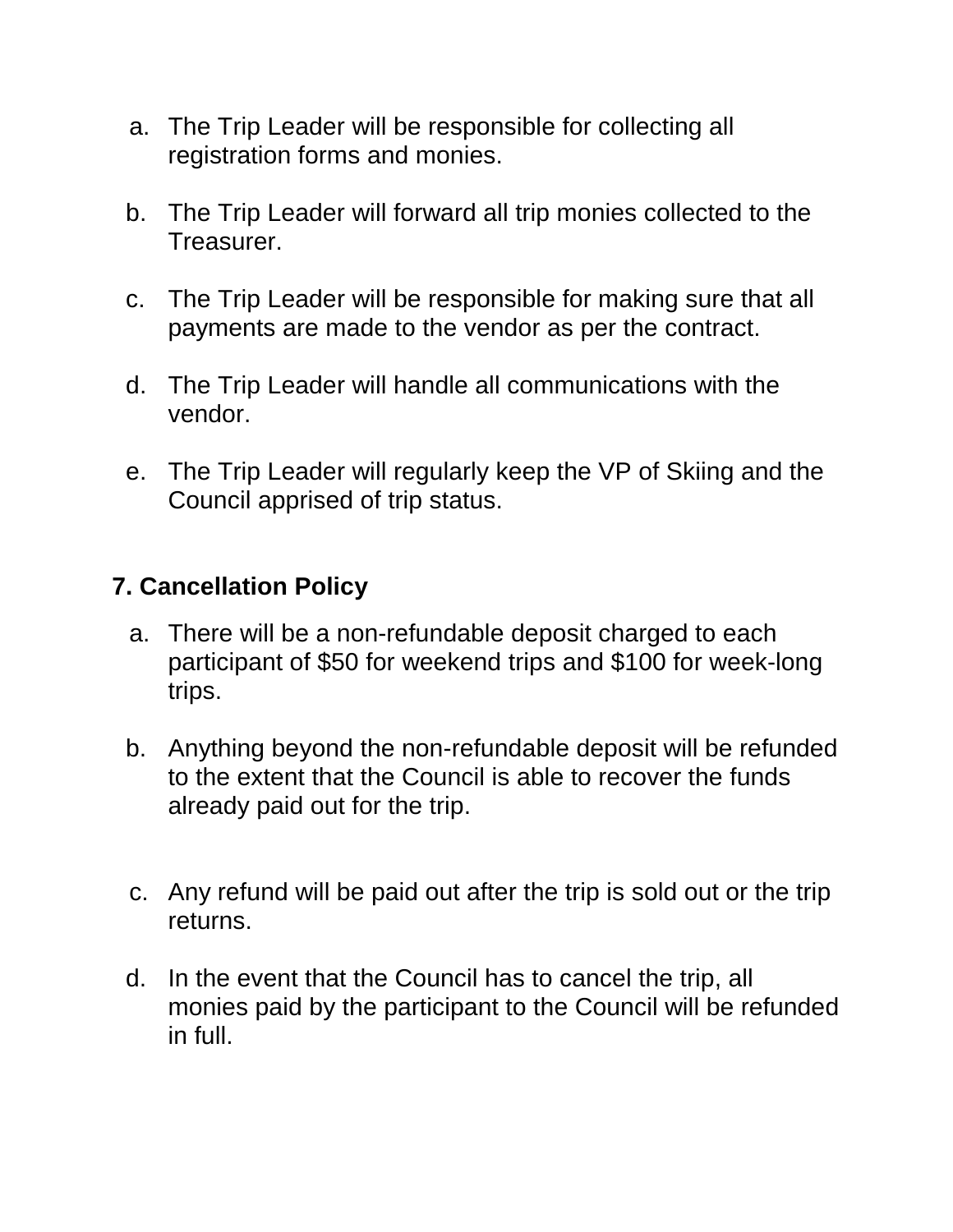### **8. Running the Trip**

The Trip Leader will resolve all issues that arise during the trip to the best of their ability.

# **9. Post Trip Evaluation**

- a. Within 30 days of the trip's return the Trip Leader will provide a report to the Council on the trip including finances, any issues that arose, and any positive findings from the trip that could be useful in running subsequent trips.
- b. If there is a surplus beyond the trip budget after the trip has completed, the Board will determine how to handle these funds within 30 days after the post trip report has been submitted to the board.
- c. The Trip Leader, VP of Skiing and President will provide an evaluation on what factors may have made the trip successful/unsuccessful, including an evaluation of the Trip Policies that may have contributed to these factors. They will offer suggestions for any changes that may be needed.

## **10. Comps**

- a. The Trip Leader's compensation for running the trip will be 50% of the per person cost of the trip.
- b. Persons responsible in any capacity for booking and/or running a trip or trips for the NYCDSC may not accept or receive any gift, gratuity, benefit, service or incentive from any business or its representatives with which said person conducts Council business. Any compensation received from any business in the course of booking and/or filling trips (for example, "comps") are the property of the NYCDSC and shall be dispensed with by the NYCDSC Board of Directors.